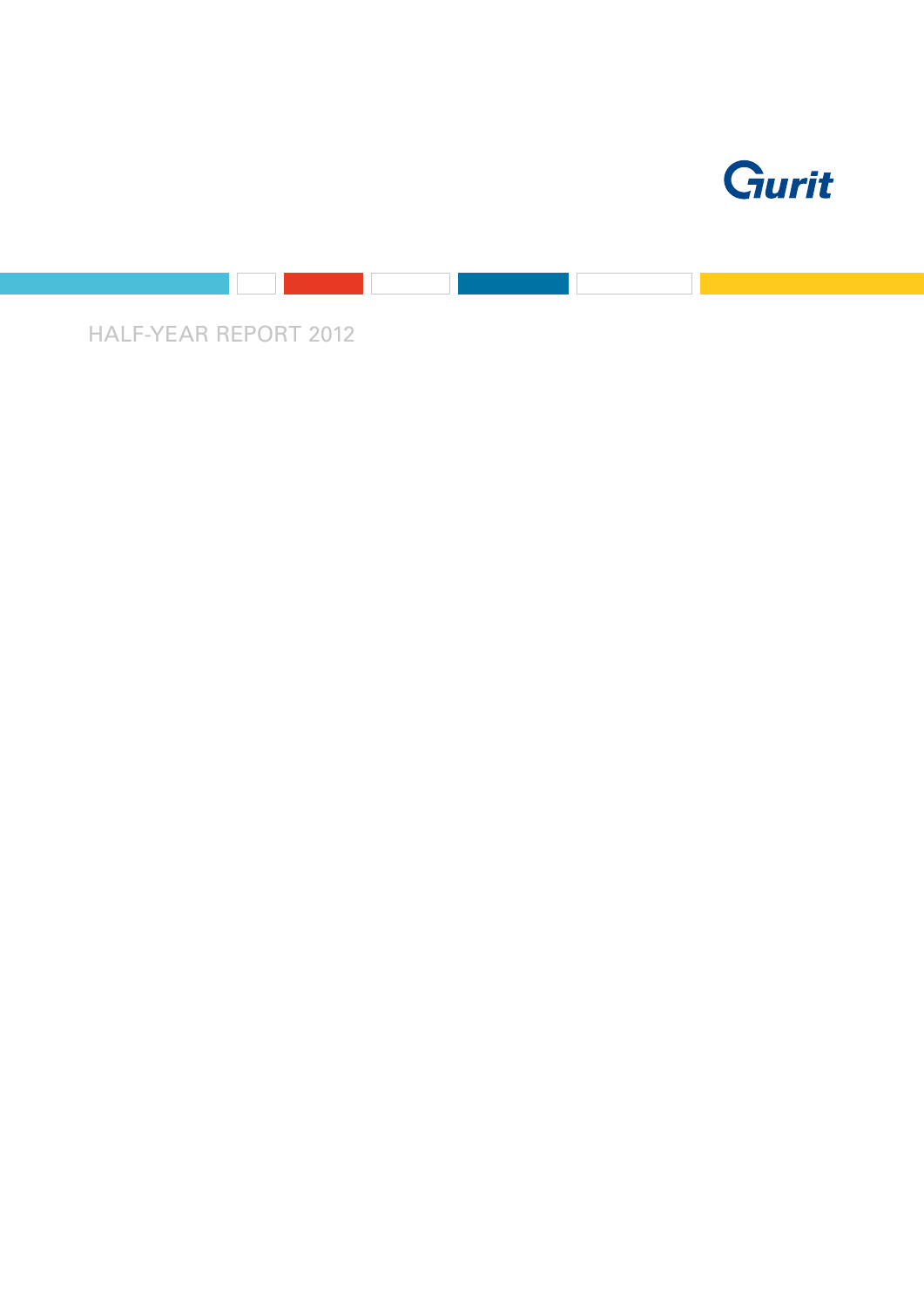# Gurit records 20.0% higher sales and Operating profit margin of 8.8% despite challenging global Wind energy markets

- Net sales increase to CHF 195.6 million in first half of 2012
	- Wind Energy benefits from new business in the US and steady demand in Europe but suffers from volume and price reductions in Asia
	- Tooling achieved strong ongoing growth in Q2 after a soft Q1, yet reports lower sales for the first half of 2012 compared with the prior-year period
	- Transportation with slightly higher sales and promising outlook, mainly in Automotive
	- Marine shows positive growth momentum and fair outlook
- Operating profit margin of 8.8%. Excluding net impairment costs of CHF 2.9 million for 2012, the margin would have stood at a strong 10.2%
- Net profit of CHF 10.6 million for the first half of 2012 exceeds the prioryear period's CHF 9.5 million even without one-time gains and including impairment cost
	- Profit of CHF 22.73 per listed bearer share
- Operating cash flow of CHF 16.8 million; RONA at 9.0%
- Guiding for positive sales trend across all activities except for carbon fibre prepreg demand which is expected to decline in Q4 2012

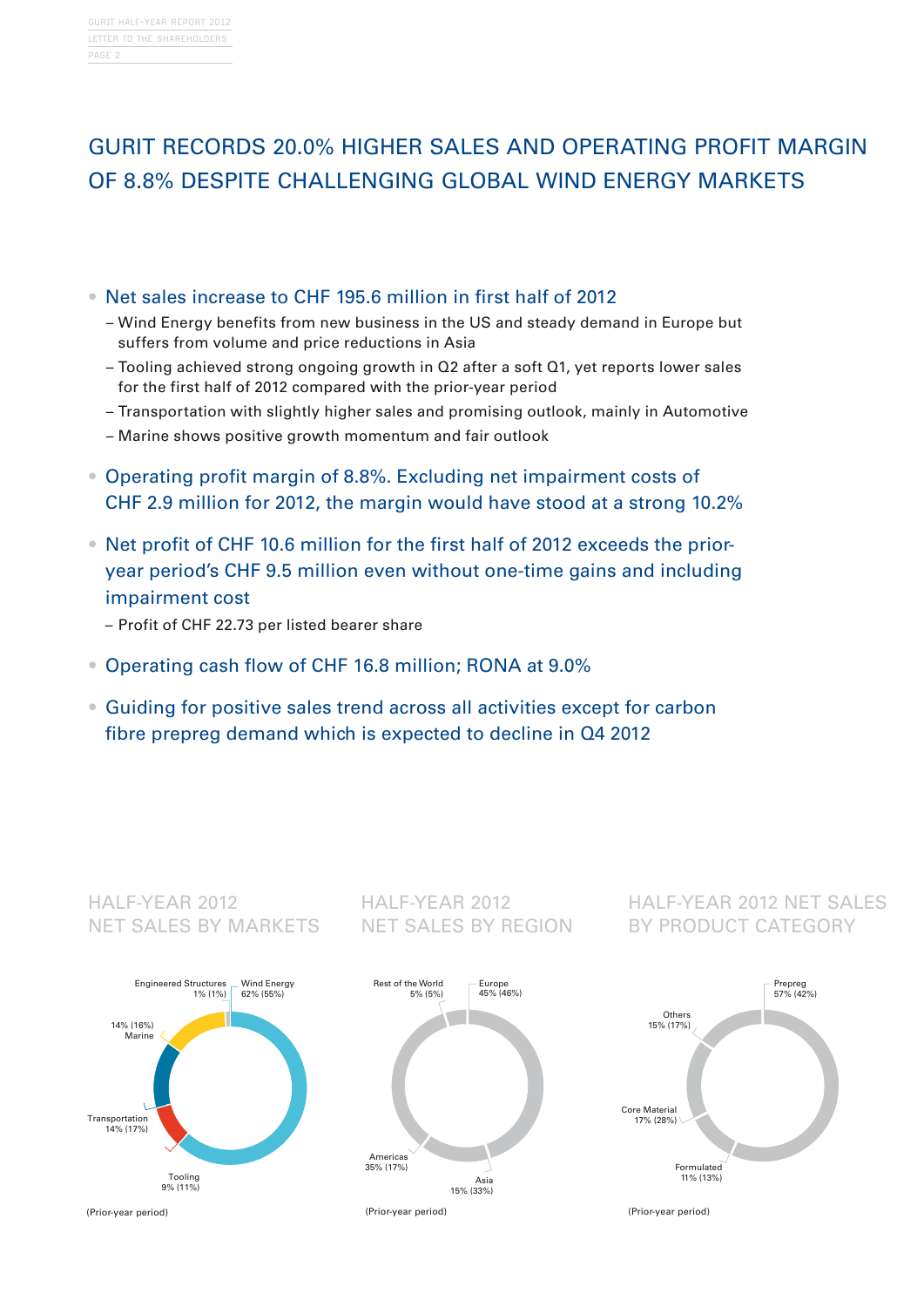#### Dear shareholders

Gurit achieved in the first half of 2012 again strong, double-digit growth: net sales increased by 20.0% to CHF 195.6 million, particularly boosted by the sales performance in Wind Energy and double-digit growth of the Marine activities. Tooling and Engineered Structures reported lower sales than in the respective prior-year period. This trend was mostly due to tough market conditions in the first quarter in Tooling and the project character of the newly initiated Engineered Structures business. Sales in Transportation remained stable versus the first half of 2011, including, however, a significant growth in the Automotive business thanks to additional model and customer wins.

The Wind Energy market, where Gurit achieved 62% of its net sales in the first half of 2012, faces several challenges, including suboptimal energy grid access in numerous countries, generally lower economic growth, and uncertainties related to subsidies, their reduction or potential extension. Consequently, markets are consolidating, particularly in Asia, profitability is eroding, and liquidity is constrained almost across the entire customer base.

Based on our global presence, the full range of our materials and services offering, our high level of customer proximity and effectiveness, Gurit is confident it will continue to develop well – even in this ongoing period of consolidation – and it should benefit from the re-emerging market volumes in the mid-term.

Starting from a rather attractive level at the beginning of the year, raw material cost slightly increased during the reporting period but remained below the levels recorded a year ago. In light of the globally challenging economic situation, Gurit currently expects raw material prices to remain rather stable for the remainder of 2012.

The Group's operating profit (according to Swiss GAP FER, as reported in the financial statements) increased strongly by 68.5% to CHF 17.2 million for the first half of 2012. This translates into a margin of 8.8% of net sales, including a one-time impairment charge of net CHF 2.9 million. The current uncertainties around the development of the US wind energy market in 2013 triggered the majority of this correction of fixed asset values for machinery and equipment in our factory in Magog/ Canada. Without this impairment, the operating profit margin would have reached a strong 10.2% of sales.

The rise in operating profit mainly reflects higher sales volumes and a better fixed cost absorption combined with the effect of lower raw material prices compared with the same period of last year. These factors more than offset sales price decreases and volume losses caused by the sharply declining demand in the Asian markets in this first half-year of 2012.

The consolidated balance sheet was further strengthened, as evidenced by an increased equity ratio of 55.7% compared with 53.5% at the end of 2011.

The notable improvement of the cash flow from operating activities, up from CHF 4.6 million a year ago to now CHF 16.8 million was achieved mainly through a significantly higher operating profit before depreciation and amortisation ("EBITDA"). Investments into fixed assets were strictly contained in the period under review.

As a result, net debt was further reduced from CHF 32.6 million recorded at the end of 2011 to CHF 25.6 million by end of June 2012.

The net working capital rose in absolute terms to CHF 117.1 million, translating into an annualized 30% of net sales, a level which is above our targets. While the business expansion led to an increase of the working capital needs, the tight liquidity situation across the Wind Energy customer base in Asia and partly the USA did not allow us to cut the ratio back to the targeted level. It is important to note that bad debt risk remains rather small thanks to the installed credit insurance scheme and a somewhat stricter receivables collection in the Asian customer base.

CAPEX will remain rather low also for the second half of 2012. Gurit will expand the factory in Ecuador to meet increased demand for Balsa products and invest into additional capacities for high performance, low-weight carbon fibre prepreg materials for Marine in Europe. This new equipment replaces existing machinery and will thus increase our performance levels in the future.

With 36.6%, the tax rate was exceptionally high in the first six months of 2012. Gurit achieved the majority of its profit in higher tax jurisdictions in Europe and did not capitalize tax assets on some losses incurred in other regions. The impairment cost was in its majority also not tax effected.

The net profit for the first six months of CHF 10.6 million exceeds the prior-year period's CHF 9.5 million. The prior year, however, had included significant one-time gains while the first half of 2012 includes significant impairment cost. Earnings per listed bearer share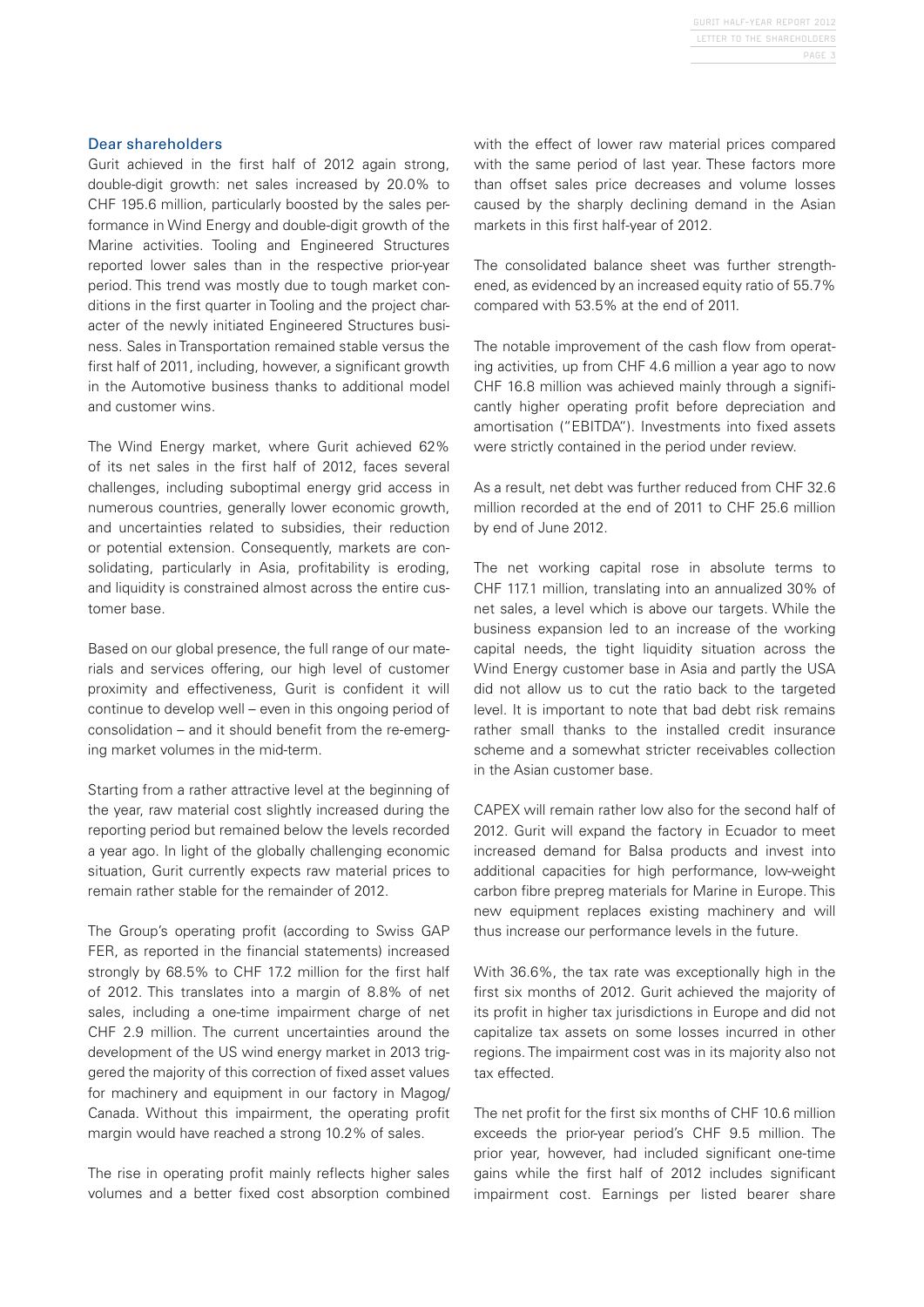amount to CHF 22.73 after CHF 20.32 for the same period a year ago.

#### Developments by target market

### Wind Energy

Uninterrupted demand from customers in Europe and higher sales of carbon prepreg materials to American customers supported overall growth during the first half of 2011.

The development of the market environment for Wind Energy differed greatly from region to region: in Europe, the demand for prepreg and core materials was much steadier and overall higher compared with the two preceding years when production at certain customers' factories had repeatedly been halted for several months. In the USA, Gurit benefitted from big orders for carbon fiber prepregs. Due to uncertainties around the continuation of the so called production tax credit subsidies (PTC) in the US wind energy market, demand is expected to be lower, starting in Q4 2012. The market in China was affected by a strong decline, both in volume and price. In India, demand suffered from customer specific issues.

In total, the positive factors prevailed and Wind Energy sales grew by 34.0% (FX adjusted: 33.4%, acquisition and FX adjusted: 29.7%) to CHF 120.7 million in the first half of 2012 compared with the first half of 2011. Sales also grew sequentially over the second half of 2011. With respect to product categories, especially prepreg production grew strongly. In contrast, especially in Asia core materials developed poorly, both in terms of volume and margins.

Gurit projects a good overall business momentum for the second half of 2012, but expects the US demand for carbon fibre prepreg materials to decline in Q4, with continuing effect in 2013.

### Tooling

The market for rotor blade tools continued to develop cyclically: in Q1 2012, overall demand levels were even lower than in the prior year, while Q2 2012 saw a significant rebound. In China, the demand for wind turbine blade moulds was almost down to zero in Q1 and improved in Q2. With shipments to Europe, North America and India, the successful internationalization of Gurit's mould supplies made further progress and the solid market share of the tooling business unit was maintained.

Overall, Tooling reports –6.9% (FX adjusted –12.3%) lower sales of CHF 17.4 million for the first half of 2012. Gurit expects a soft sales activity for Q3 and currently anticipates a stronger Q4, both in China and on the export markets.

### **Transportation**

Net sales for aerospace products remained stable. Prepreg demand for rail applications in China remained low in the aftermath of certain rail accidents. The Chinese rail industry is currently evaluating its positions before launching new programs.

In the Automotive business, sales grew remarkably as Gurit was awarded with the production of light-weight carbon car body parts for both new car models of existing and new customers. Production is expected to increase even more during the remainder of the year. All in all, sales achieved in Transportation markets remained stable over the corresponding prior-year period, reflecting the steady, long-term character of the aerospace business and the growth in auto parts sales.

Gurit expects a stable development in the aerospace business for the second half-year and growing auto parts sales.

### Marine

The Marine business continued to recover gradually in Europe and the Americas and recorded again higher sales in Asia-Pacific. Sales grew by 13.5% (FX adjusted 11.9%) to CHF 27.6 million not least supported by a stronger presence in various local marine markets and a growing demand for precut and kitted B<sup>3</sup> SmartPac technology and material packages. Reflecting the formation of Gurit's new Engineered Structures unit, prior-year sales figures were restated: The formerly included engineering fees are now reported in Engineered Structures.

Gurit expects further growth both from the marine sector and from new industrial applications for which resins and adhesives are supplied through the fine-mesh marine sales and service organization.

### Engineered Structures

Engineered Structures, Gurit's new entity combining extensive engineering know-how with prototyping and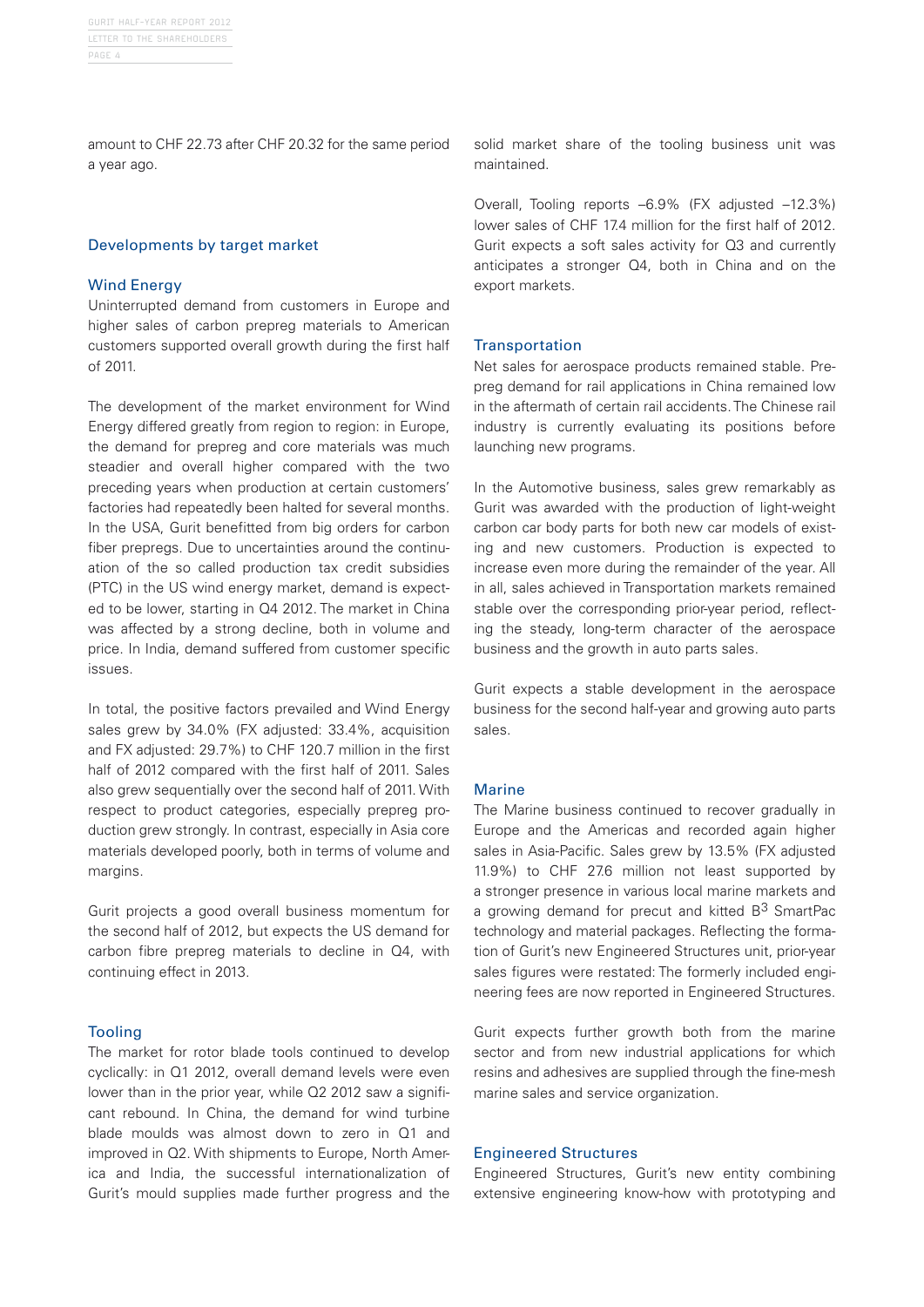parts production capabilities, reports sales of CHF 1.8 million compared with CHF 1.9 million in the respective prior-year period. Successfully completed ventures included amongst others the manufacture of tidal turbine blades, engineering, and material concepts for London's new double-deck busses and various civil engineering and architectural projects. While this business unit is new and thus current sales levels are rather modest, Gurit plans to build and develop new and more significant contributions to growth and profitability on a long term basis with skills bundled in this unit.

## **Outlook**

Gurit expects sales to decrease during Q4 2012 due to the decline of the carbon fibre prepreg business in the US, yet remains confident it will achieve its operating profit margin target of 8 to 10% also for the full fiscal year 2012 from a current perspective.

Yours sincerely Gurit Holding AG

Peter Leupp, Chairman of the Board of Directors

Rudolf Hadorn, Chief Executive Officer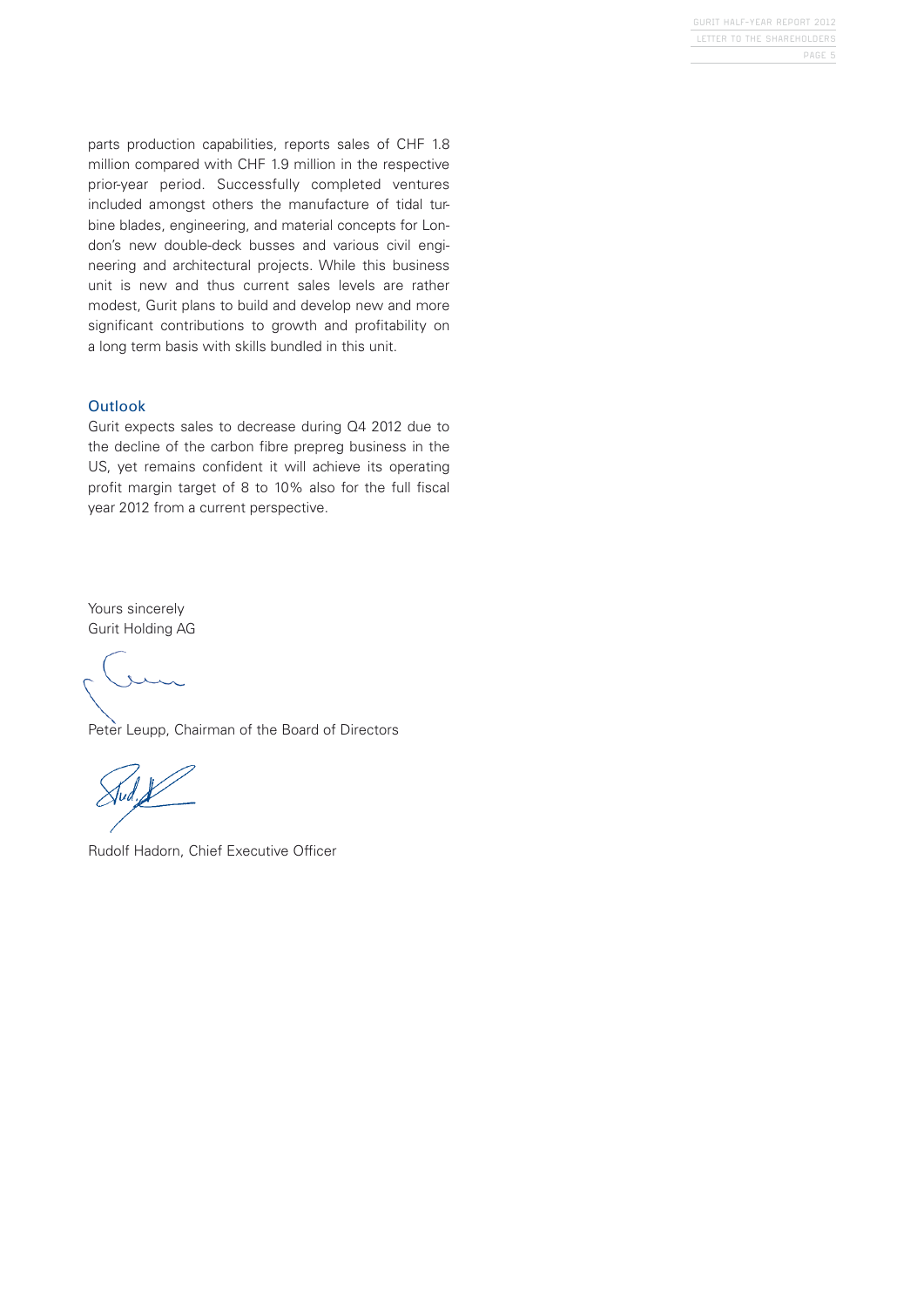# Consolidated Income Statement

| <b>IN CHF 1000</b>                                     | Note | Half-year<br>ended<br>June 30, 2012<br>unaudited | Half-year<br>ended<br>June 30, 2011<br>unaudited |
|--------------------------------------------------------|------|--------------------------------------------------|--------------------------------------------------|
| Net sales                                              | 4    | 195 646                                          | 163 099                                          |
| Other operating income                                 |      | 1 1 6 1                                          | 651                                              |
| Change in inventories of finished and unfinished goods |      | $-1278$                                          | 475                                              |
| Material expense                                       |      | $-107942$                                        | $-86669$                                         |
| Personnel expense                                      |      | $-39622$                                         | $-41$ 145                                        |
| Other operating expenses                               |      | $-21486$                                         | $-20370$                                         |
| Impairment, net of reversals                           |      | $-2878$                                          | 131                                              |
| Depreciation                                           |      | $-6.032$                                         | $-5592$                                          |
| Amortization                                           |      | $-396$                                           | $-387$                                           |
| Operating profit                                       |      | 17 173                                           | 10 193                                           |
| Finance expense                                        |      | $-1,766$                                         | $-5578$                                          |
| Finance income                                         |      | 1 3 5 5                                          | 4 1 7 2                                          |
| Ordinary result                                        |      | 16 762                                           | 8787                                             |
| Non-operating result                                   | 5    |                                                  | 2 9 0 3                                          |
| Profit before tax                                      |      | 16 762                                           | 11 690                                           |
| Income tax expense                                     |      | $-6136$                                          | $-2206$                                          |
| Profit for the half-year                               |      | 10 626                                           | 9 4 8 4                                          |

| <b>Earnings per share</b>             |           |           |
|---------------------------------------|-----------|-----------|
| Basic earnings per bearer share       | CHF 22.73 | CHF 20.32 |
| Diluted earnings per bearer share     | CHF 22.73 | CHF 20.32 |
| Basic earnings per registered share   | CHF 4.55  | CHF 4.06  |
| Diluted earnings per registered share | CHF 4.55  | CHF 4.06  |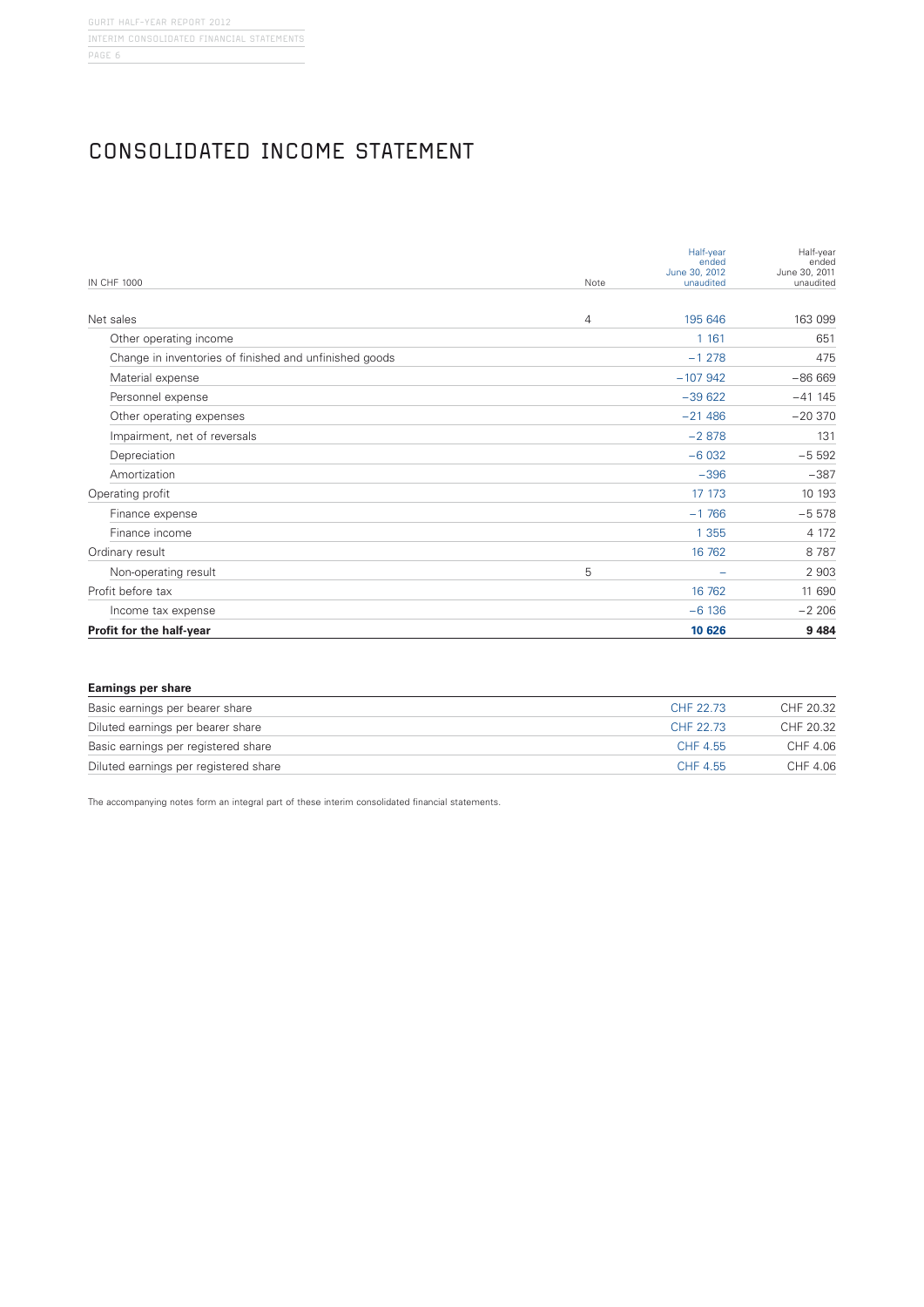# Consolidated balance sheet

|      | At June 30, | At December 31,          | At June 30,                                      |
|------|-------------|--------------------------|--------------------------------------------------|
| Note | unaudited   | audited                  | 2011<br>unaudited                                |
|      |             |                          |                                                  |
|      | 26 100      | 19 861                   | 26 221                                           |
|      |             |                          | 109                                              |
|      | 229         | 206                      | 508                                              |
|      | 88 40 6     | 81 471                   | 57 692                                           |
|      | 8 0 0 4     | 7 7 3 1                  | 9937                                             |
|      | 8718        | 8 0 9 1                  | 4529                                             |
|      | 51 653      | 49 062                   | 41 718                                           |
|      | 183 110     | 166 422                  | 140 714                                          |
|      | 378         | 1 600                    | 85                                               |
|      | 1891        | 2 2 1 6                  | 2 4 2 5                                          |
|      | 92 083      | 97 139                   | 91 099                                           |
|      | 5614        | 5 5 3 1                  | 5 1 8 6                                          |
|      | 99 966      | 106 486                  | 98 795                                           |
|      | 283 076     | 272 908                  | 239 509                                          |
|      |             |                          |                                                  |
| 8    | 27 736      | 25 156                   | 22 144                                           |
|      | 89          | 629                      | 581                                              |
|      | 23 0 20     | 24 221                   | 21 195                                           |
|      | 6 5 32      | 6 9 0 4                  | 5 5 7 1                                          |
|      | 19 4 04     | 14 087                   | 17 454                                           |
|      | 6 2 0 5     | 1953                     | 11 030                                           |
|      | 82 986      | 72 950                   | 77975                                            |
| 8    | 24 005      | 27 306                   | 26 557                                           |
|      | 1 2 9 1     | $\overline{\phantom{0}}$ |                                                  |
|      | 12 763      | 12 862                   | 12 604                                           |
|      | 4 4 4 5     | 13 861                   | 12 629                                           |
|      | 42 504      | 54 029                   | 51 790                                           |
|      | 125 490     | 126 979                  | 129 765                                          |
|      |             |                          | 23 400                                           |
|      | 39 744      |                          | 39 744                                           |
|      | $-37$       | $-499$                   | $-499$                                           |
|      | $-1019$     | $-187$                   | $-230$                                           |
|      | $-24200$    |                          | $-41825$                                         |
|      | $-34253$    |                          | $-48576$                                         |
|      | 153 951     | 150 683                  | 137 730                                          |
|      | 157 586     | 145 929                  | 109 744                                          |
|      | 283 076     | 272 908                  | 239 509                                          |
|      |             | 2012<br>23 400           | 2011<br>23 400<br>39 744<br>$-28055$<br>$-39157$ |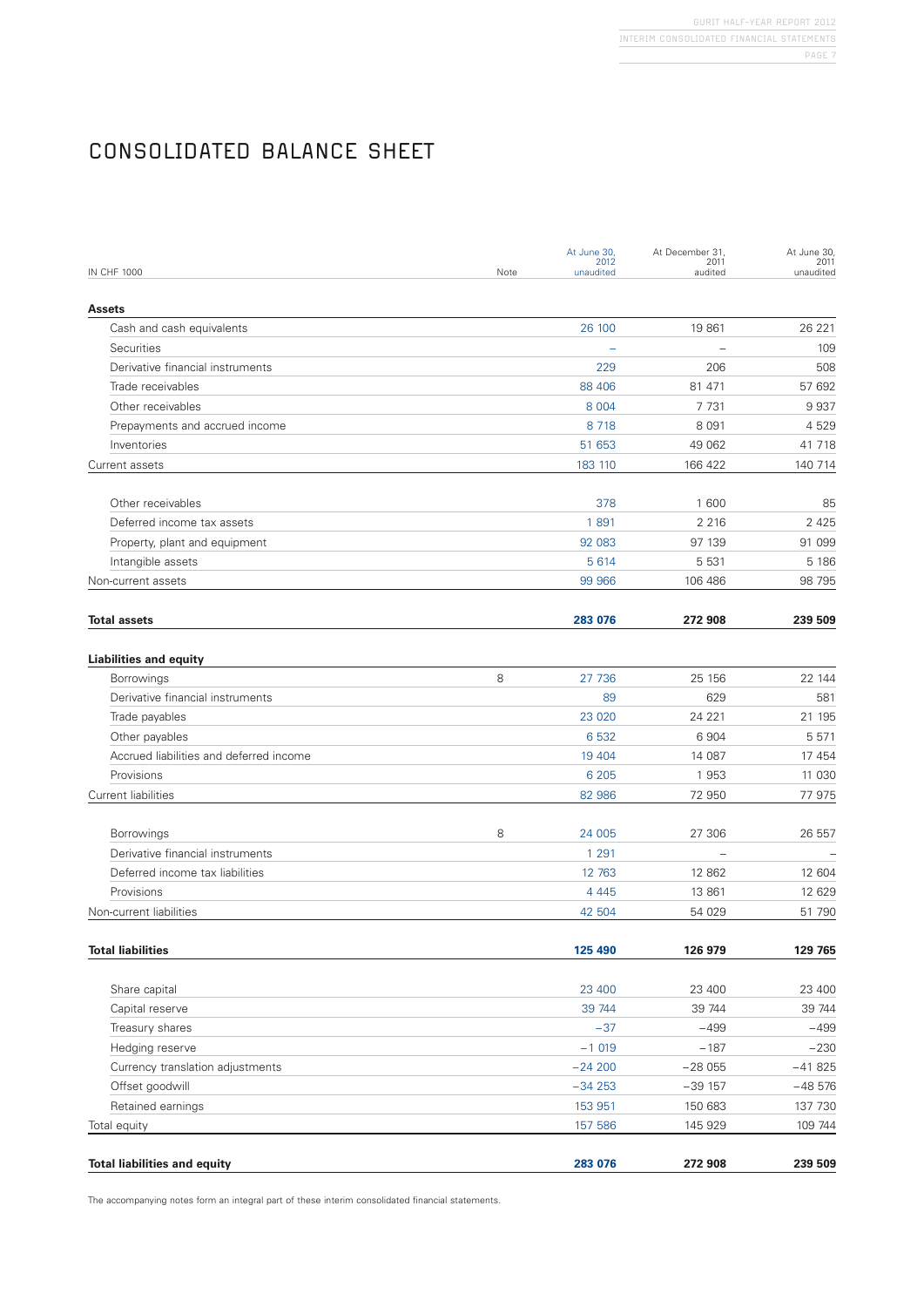## Consolidated Cash flow statement

| <b>IN CHF 1000</b>                                                                              | Note           | Half-year<br>ended<br>June 30, 2012<br>unaudited | Half-year<br>ended<br>June 30, 2011<br>unaudited |
|-------------------------------------------------------------------------------------------------|----------------|--------------------------------------------------|--------------------------------------------------|
| Profit for the half-year                                                                        |                | 10 626                                           | 9484                                             |
| Adjustments for:                                                                                |                |                                                  |                                                  |
| Impairment, net of reversals                                                                    |                | 2878                                             | $-131$                                           |
| Depreciation and amortization                                                                   |                | 6428                                             | 5979                                             |
| Finance income and expense, net                                                                 |                | 410                                              | 1 40 6                                           |
| Income tax expense                                                                              |                | 6 1 3 6                                          | 2 2 0 6                                          |
| Net gains from disposal of fixed assets                                                         |                | 109                                              | $-2916$                                          |
| Losses from disposal of intangible assets                                                       |                |                                                  | 150                                              |
| Other non-cash items                                                                            |                | 2 508                                            | 592                                              |
| Working capital changes (excluding the effects of acquisistions and disposals of subsidiaries): |                |                                                  |                                                  |
| Change in trade receivables                                                                     |                | $-4985$                                          | $-11840$                                         |
| Change in inventories                                                                           |                | $-3169$                                          | $-4672$                                          |
| Change in other receivables and prepayments and accrued income                                  |                | 1 3 4 7                                          | 3 9 9 6                                          |
| Change in trade and other payables and accrued liabilities and deferred income                  |                | $-1$ 901                                         | 5 2 6 5                                          |
| Change in provisions                                                                            |                | $-349$                                           | $-140$                                           |
| Cash generated from operations                                                                  |                | 20 038                                           | 9 3 7 9                                          |
| Finance cost, net paid                                                                          |                | $-1$ 146                                         | $-1203$                                          |
| Income tax paid                                                                                 |                | $-2119$                                          | $-3616$                                          |
| Net cash flow from operating activities                                                         |                | 16 773                                           | 4560                                             |
| Purchase of property, plant and equipment                                                       |                | $-2138$                                          | $-4773$                                          |
| Proceeds from sale of property, plant and equipment                                             |                | 169                                              | 321                                              |
| Purchase of intangible assets                                                                   |                | $-323$                                           | $-174$                                           |
| Acquisition of subsidiaries                                                                     | $\overline{7}$ |                                                  | $-17905$                                         |
| Net cash flow from investing activities                                                         |                | $-2292$                                          | $-22531$                                         |
| Proceeds from/(repayments of) current borrowings                                                |                | $-1375$                                          | $-1337$                                          |
| Proceeds from/(repayments of) non-current borrowings                                            | 8              |                                                  | 15 000                                           |
| Distribution to shareholders                                                                    | 6              | $-7018$                                          | $-7004$                                          |
| Purchase of treasury shares                                                                     |                | $-207$                                           |                                                  |
| Net cash flow from financing activities                                                         |                | $-8600$                                          | 6659                                             |
|                                                                                                 |                |                                                  |                                                  |
| Net change in cash and cash equivalents                                                         |                | 5881                                             | $-11312$                                         |
| Cash and cash equivalents at the beginning of the half-year                                     |                | 19 861                                           | 40 055                                           |
| Net change in cash and cash equivalents                                                         |                | 5 8 8 1                                          | $-11312$                                         |

Exchange (losses)/gains on cash 358 –2 522 **Cash and cash equivalents at the end of the half-year 26 100 26 221**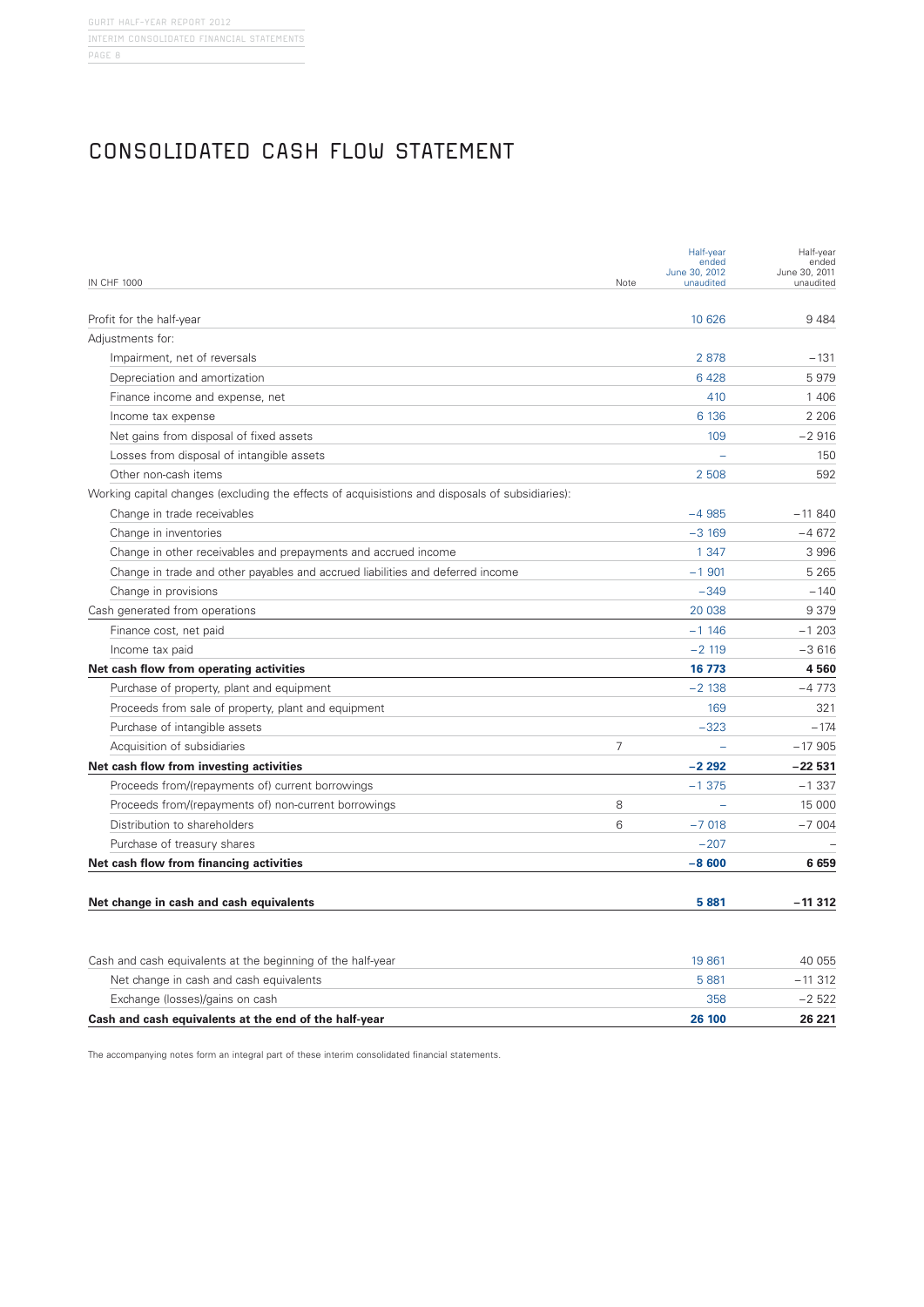# CONSOLIDATED STATEMENT OF CHANGES IN EQUITY

| <b>IN CHF 1000</b>                                       | Share<br>capital         | Capital<br>reserve       | Treasury<br>shares       | Hedging<br>reserve       | Currency<br>translation<br>adjustments | Offset<br>qoodwill       | Retained<br>earnings     | Total<br>equity |
|----------------------------------------------------------|--------------------------|--------------------------|--------------------------|--------------------------|----------------------------------------|--------------------------|--------------------------|-----------------|
| <b>Balance at January 1, 2011</b>                        | 23 400                   | 39 744                   | $-1249$                  | $-729$                   | $-29795$                               | $-29230$                 | 135 648                  | 137 789         |
| Profit for the half-year                                 | $\equiv$                 | $\overline{\phantom{0}}$ | $=$                      | $\equiv$                 | $\overline{\phantom{0}}$               | $\overline{a}$           | 9 4 8 4                  | 9484            |
| Changes in hedging reserve                               |                          | $\overline{\phantom{0}}$ | $\overline{\phantom{0}}$ | 499                      |                                        | $\overline{\phantom{0}}$ | $\overline{\phantom{0}}$ | 499             |
| Currency translation adjustments                         | $\equiv$                 | $\overline{\phantom{0}}$ | $\overline{\phantom{0}}$ | $\overline{\phantom{0}}$ | $-12030$                               | $\overline{\phantom{0}}$ | $\qquad \qquad -$        | $-12030$        |
| Total income and expense for the half-year               | $\equiv$                 | $\equiv$                 | $\equiv$                 | 499                      | $-12030$                               | $\equiv$                 | 9484                     | $-2047$         |
| Distribution to shareholders (note 6)                    | $\equiv$                 | $\equiv$                 | $\equiv$                 | $\overline{\phantom{0}}$ | $\equiv$                               | $\equiv$                 | $-7004$                  | $-7004$         |
| Usage of treasury shares<br>for share-based compensation |                          |                          | 750                      |                          |                                        | $\equiv$                 | $-750$                   |                 |
| Share-based compensation                                 |                          | $\qquad \qquad -$        |                          | $\qquad \qquad -$        | $\overline{\phantom{0}}$               | $\qquad \qquad -$        | 352                      | 352             |
| Total transactions with shareholders                     | $\overline{\phantom{m}}$ | $\overline{\phantom{m}}$ | 750                      | $\overline{\phantom{m}}$ | $\overline{\phantom{0}}$               | $\equiv$                 | $-7402$                  | $-6652$         |
| Goodwill directly offset with equity (note 7)            | $\equiv$                 | $\equiv$                 | $\equiv$                 | $\equiv$                 | $\equiv$                               | $-19346$                 | $\equiv$                 | $-19346$        |
| Balance at June 30, 2011                                 | 23 400                   | 39 744                   | $-499$                   | $-230$                   | $-41825$                               | $-48576$                 | 137 730                  | 109 744         |
| Profit for the half-year                                 | $\equiv$                 | $\overline{\phantom{0}}$ | $\overline{\phantom{m}}$ | $\equiv$                 |                                        | $\overline{\phantom{m}}$ | 12 856                   | 12 856          |
| Changes in hedging reserve                               | $\equiv$                 | L.                       | $\overline{\phantom{0}}$ | 43                       |                                        | $\equiv$                 | $\overline{\phantom{0}}$ | 43              |
| Currency translation adjustments                         | $\qquad \qquad =$        |                          | $\qquad \qquad -$        | $\overline{\phantom{m}}$ | 13 7 7 0                               | $\overline{\phantom{m}}$ | $\overline{\phantom{m}}$ | 13 770          |
| Total income and expense for the half-year               | L,                       | $\overline{\phantom{0}}$ | $\qquad \qquad -$        | 43                       | 13 770                                 | $\equiv$                 | 12 856                   | 26 669          |
| Share-based compensation                                 | $\overline{\phantom{0}}$ | $\overline{\phantom{0}}$ | $\equiv$                 | $\equiv$                 | $\equiv$                               | $\overline{\phantom{0}}$ | 97                       | 97              |
| Total transactions with shareholders                     | $\equiv$                 | $\overline{\phantom{0}}$ | $\overline{\phantom{0}}$ | $\equiv$                 | $\equiv$                               | $\equiv$                 | 97                       | 97              |
| Goodwill directly offset with equity (note 7)            |                          |                          |                          |                          |                                        | 9419                     | $\overline{\phantom{0}}$ | 9419            |
| Balance at December 31, 2011                             | 23 400                   | 39 744                   | -499                     | $-187$                   | $-28055$                               | $-39$ 157                | 150 683                  | 145 929         |
| Profit for the half-year                                 | $\overline{\phantom{0}}$ | $\overline{\phantom{0}}$ | $\qquad \qquad -$        | $\overline{\phantom{0}}$ | $\equiv$                               | $\overline{\phantom{m}}$ | 10 626                   | 10 626          |
| Changes in hedging reserve                               |                          | $\overline{\phantom{0}}$ | $\equiv$                 | $-832$                   |                                        | $\equiv$                 | $\overline{\phantom{0}}$ | $-832$          |
| Currency translation adjustments                         |                          |                          | $\qquad \qquad -$        | $\overline{\phantom{a}}$ | 3855                                   | $\qquad \qquad -$        | $\qquad \qquad -$        | 3855            |
| Total income and expense for the half-year               | $\equiv$                 | $\equiv$                 | $\equiv$                 | $-832$                   | 3855                                   | $\equiv$                 | 10 626                   | 13 649          |
| Distribution to shareholders (note 6)                    | $\equiv$                 | $\overline{a}$           | $\overline{a}$           | $\equiv$                 | $\equiv$                               | $\overline{\phantom{0}}$ | $-7018$                  | $-7018$         |
| Usage of treasury shares<br>for share-based compensation |                          | $\equiv$                 | 669                      |                          |                                        | $\equiv$                 | $-669$                   |                 |
| Share-based compensation                                 |                          | $\overline{\phantom{0}}$ | $\overline{\phantom{0}}$ | $\overline{\phantom{0}}$ |                                        | $\overline{\phantom{0}}$ | 329                      | 329             |
| Purchase of treasury shares                              |                          | $\qquad \qquad -$        | $-207$                   |                          | $\overline{\phantom{0}}$               | $\qquad \qquad -$        | $\overline{\phantom{0}}$ | $-207$          |
| Total transactions with shareholders                     | $\overline{\phantom{0}}$ | $\overline{\phantom{0}}$ | 462                      | $\overline{\phantom{a}}$ | $\equiv$                               | $\equiv$                 | $-7358$                  | $-6896$         |
| Goodwill directly offset with equity (note 7)            |                          | $\overline{\phantom{0}}$ | $\equiv$                 |                          |                                        | 4 9 0 4                  |                          | 4 9 0 4         |
| <b>Balance at June 30, 2012</b>                          | 23 400                   | 39 744                   | $-37$                    | $-1019$                  | $-24200$                               | $-34253$                 | 153 951                  | 157 586         |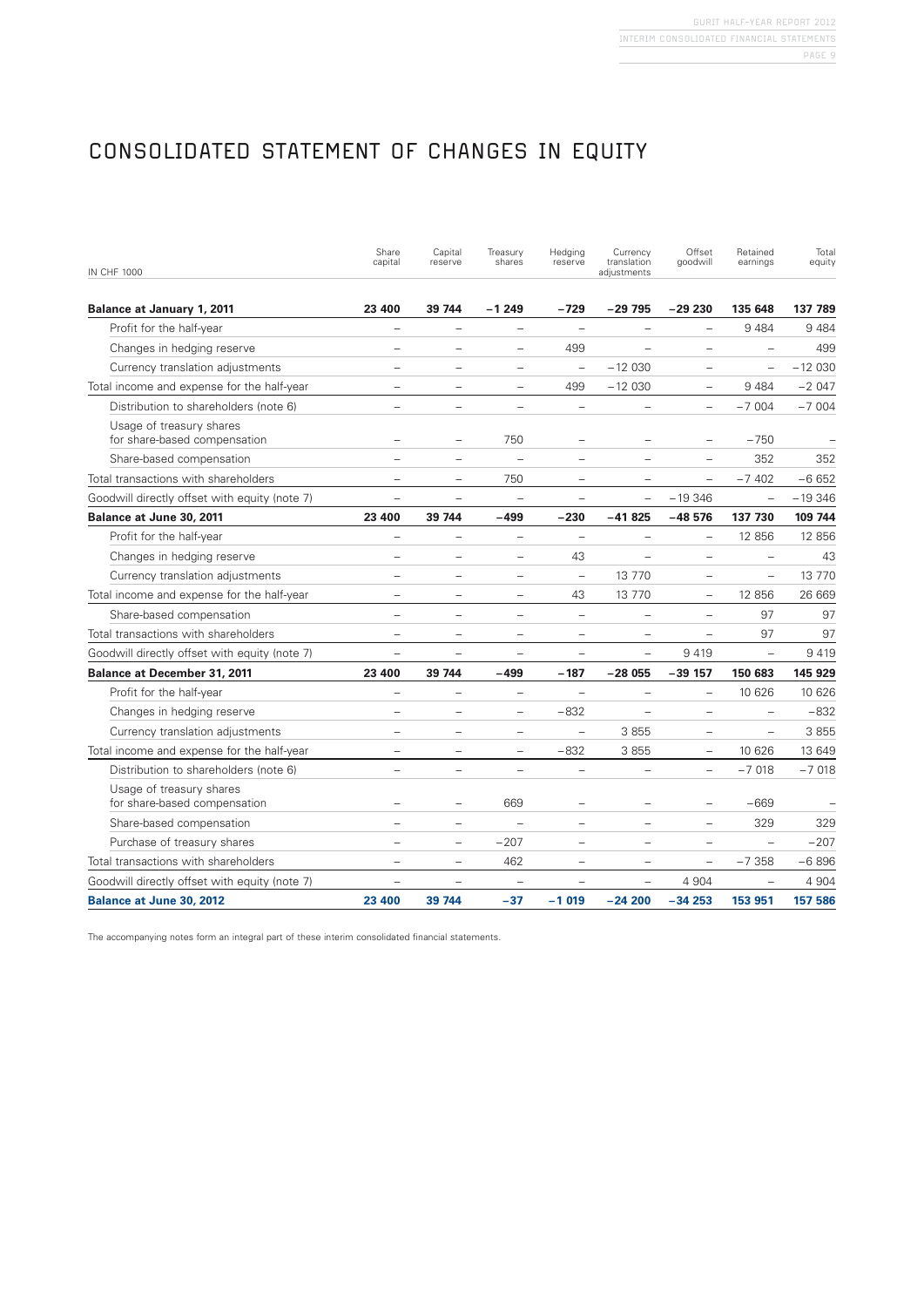## Notes to the interim consolidated financial statements

### 1 General information

Gurit Holding AG is a public limited company incorporated and domiciled in Switzerland whose bearer shares are listed on SIX Swiss Exchange; the registered shares are mostly in firm hands and are not listed.

### 2 Basis for preparation and accounting policies

These unaudited interim consolidated financial statements of the Group for the half-year ended June 30, 2012, have been prepared in accordance with Swiss GAAP FER 12, Interim Reporting.

The interim consolidated financial statements do not include all the information and disclosures required in the annual financial statements, and should be read in conjunction with the Group's annual consolidated financial statements as at December 31, 2011.

The accounting policies are consistent with those of the annual financial statements for the year ended December 31, 2011.

### 3 Exchange rates

The principal exchange rates versus the Swiss franc were as follows:

|       |               |                   |               | Ø Half-year 1 | Ø Half-year 1 |
|-------|---------------|-------------------|---------------|---------------|---------------|
|       | June 30, 2012 | December 31, 2011 | June 30, 2011 | 2012          | 2011          |
| 1 USD | 0.9641        | 0.9399            | 0.8331        | 0.9288        | 0.9066        |
| 1 EUR | 1.2012        | 1.2171            | 1.1989        | 1.2051        | 1.2704        |
| 1 GBP | 1.4993        | 1.4526            | 1.3346        | <b>.4646</b>  | 1.4648        |
| 1 CAD | 0.9380        | 0.9218            | 0.8532        | 0.9234        | 0.9279        |
| 1 CNY | 0.1528        | 0.1480            | 0.1289        | 0.1474        | 0.1388        |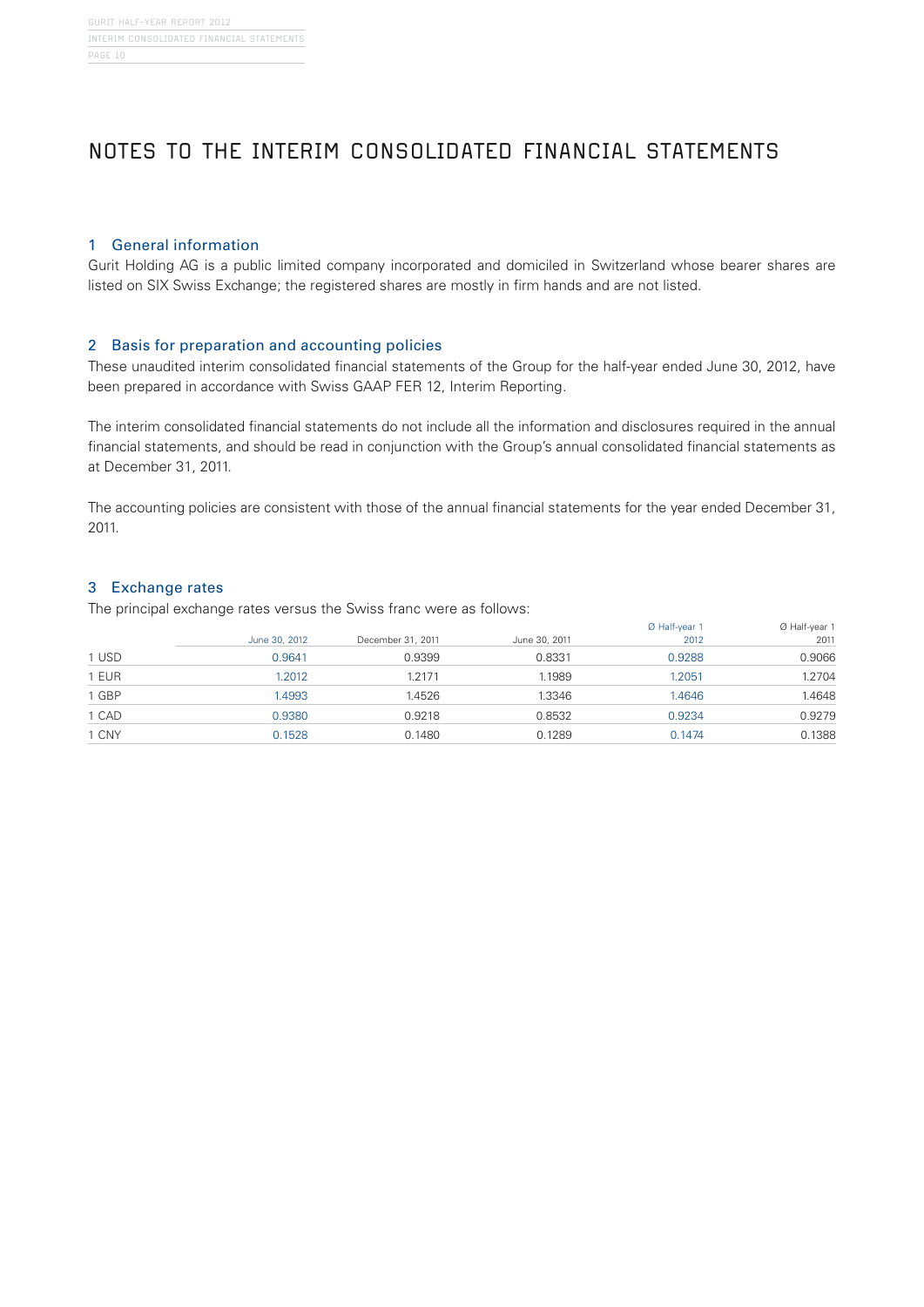#### 4 Net sales

|                    | Half-year     | Half-year     |
|--------------------|---------------|---------------|
|                    | ended         | ended         |
|                    | June 30, 2012 | June 30, 2011 |
| <b>IN CHF 1000</b> | unaudited     | unaudited     |
|                    |               |               |
|                    |               |               |

| Net sales by markets         |         |         |
|------------------------------|---------|---------|
| Wind Energy                  | 120 744 | 90 078  |
| Tooling                      | 17 380  | 18 660  |
| Transportation               | 28 102  | 28 073  |
| Marine                       | 27 621  | 24 342  |
| <b>Engineered Structures</b> | 1 799   | 1946    |
| <b>Total net sales</b>       | 195 646 | 163 099 |

Prior year net sales figures for Marine and Engineered Structures have been restated to reflect the current year allocation of net sales between these two markets. Engineering services that were previously included in Marine are now shown in Engineered Structures.

#### **Net sales by regions of destination**

| <b>Total net sales</b> | 195 646 | 163 099 |
|------------------------|---------|---------|
|                        |         |         |
| Rest of the world      | 9 1 6 2 | 8 2 1 4 |
| Americas               | 68 585  | 26 946  |
| Asia                   | 28 619  | 53 176  |
| Europe                 | 89 280  | 74 763  |
|                        |         |         |

#### 5 Non-operating result

The non-operating result in 2011 related to a profit from the sale of an operationally not needed lot of land in Switzerland.

### 6 Distributions to shareholders

In accordance with the resolution of the Annual General Meeting of Shareholders held on April 23, 2012, an amount of CHF 7 018 000 (CHF 3.00 per registered share and CHF 15.00 per bearer share) has been distributed to the shareholders on April 30, 2012, out of "reserves from capital contributions." Payments in 2011 amounted to CHF 7 004 000 (CHF 3.00 per registered share and CHF 15.00 per bearer share).

### 7 Acquisition of subsidiaries

On March 30, 2011, the Group acquired a 100% ownership interests in Balseurop Ecuato Española, S.L., in Spain together with its subsidiary Delegación Ecuatoriana de Balsaflex España, Del.E.B.ES, CIA, LTDA, in Ecuador. The total goodwill from this acquisition amounted to CHF 19 346 000, which was offset in equity.

Subsequent purchase price adjustments relating to the various recent acquisitions of subsidiaries amounted to CHF 9 419 000 in the second half-year 2011 and to CHF 4 904 000 in the first half-year of 2012. These amounts were deducted from the amount of goodwill offset in equity.

The cash outflow on the acquisition of Balseurop and its subsidiary in 2011 amounted to CHF 13 673 000, net of cash acquired. In May 2011, the Group also paid a contingent consideration of CHF 4 232 000 in relation to an acquisition of a subsidiary completed in 2009. The total cash outflow from acquisition of subsidiaries the first half-year 2011 therefore amounted to CHF 17 905 000.

### 8 Borrowings

In connection with the acquisition, the Group took out new bank loans in the first half-year 2011 in the amount of CHF 15 000 000 which mature until 2016.